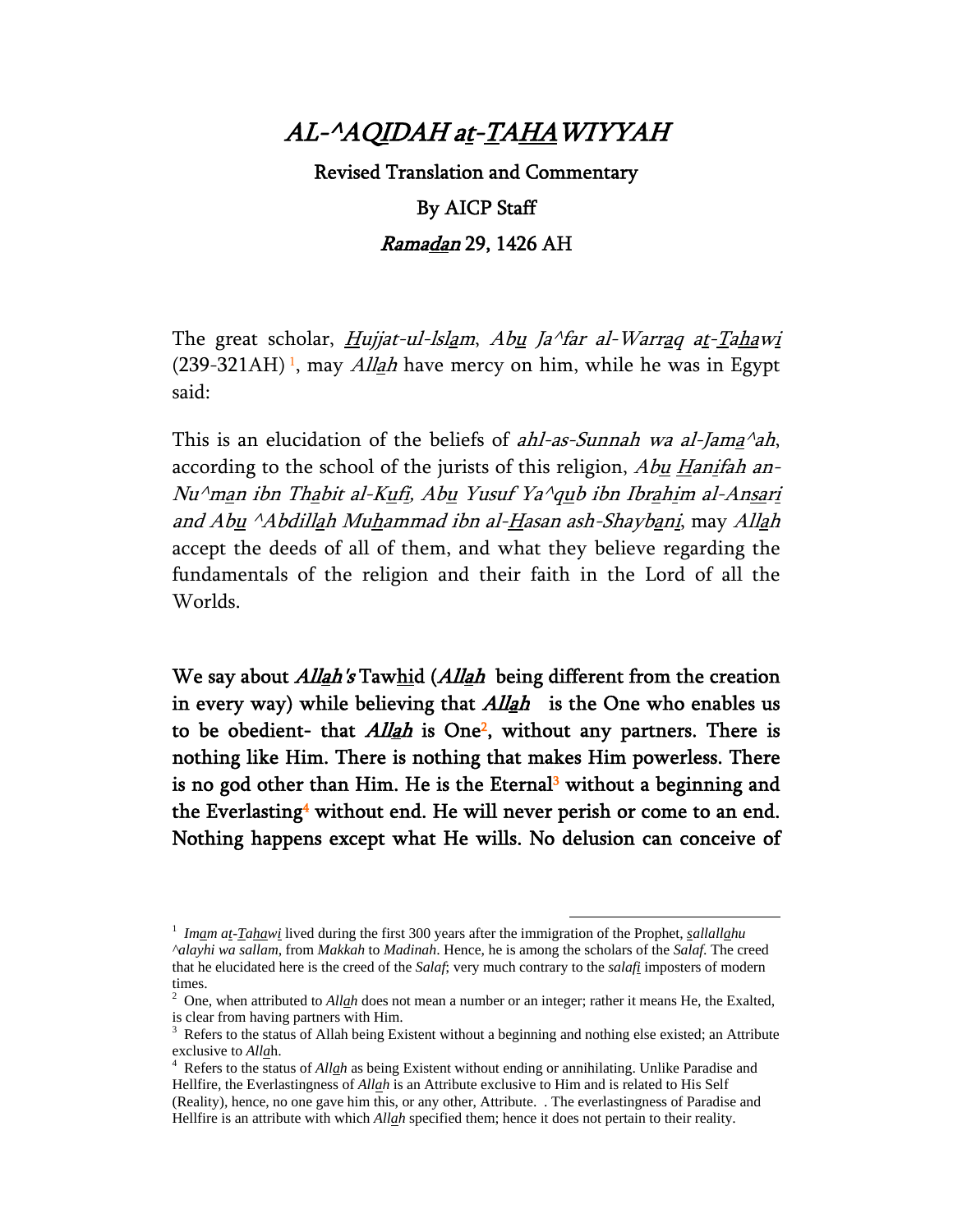Him and no comprehension can encompass His Reality<sup>5</sup>. He is different from any created being. He is Alive and never dies and He manages the entire creation and never sleeps. He creates without His being in need for His creation and provides for His creation without encountering any hardship. He causes death with no fear and quickens without difficulty. He has always existed having His Attributes Eternally before creating the creation. Bringing creation into existence did not add anything to His Attributes that did not exist in Eternity. As He was, having His Attributes, in Eternity, so He will remain Everlastingly. It was not only after the act of creation that He is Attributed as the Creator nor was it only by the act of bringing the creation into existence that He is Attributed as the One who made the creation begin. He was always the Lord (Owner) even when the created beings were non existent, and always the Creator even when there was no creation. By the same analogy that He is the Bringer to life of the dead, after He has brought them to life, and deserves this name before bringing them to life, so too He deserves the name of Creator before He has created them. This is because He has the power to do everything<sup>6</sup>, everything is dependent on Him, everything is easy for Him, and He does not need anything.

لَيْسَ كَمِثْلِهِ شَىءٌ وَهُوَ السَّمِيعُ البَصِيرُ

"There is nothing like Him in any way and He is the Hearer, the Seer".<sup>7</sup> [*ash-Shura* 42:11]

He created the creation with His knowledge. He Destined<sup>8</sup> destinies for those He created. He appointed to them fixed death times. Nothing

<sup>&</sup>lt;sup>5</sup> *Allah* is not imagined in the minds, because He is not a body or a quality of a body, and is absolutely different from the creations in every way. No one knows the Reality of *Allah* except *Allah*, the Exalted. 6

<sup>&</sup>lt;sup>6</sup> Power is an Eternal and Everlasting Attribute of *Allah* with which *Allah* creates and annihilates the creation, that is, He brings things into existence and annihilates them. Hence the Power of *Allah* is not related to the things the mind judges as they are impossible to exist, such as a partner with *Allah*, and is not related to the things the mind judges as they necessarily exist, such as the existence of *Allah* and His Attributes.

<sup>7</sup> This verse reflects the core of *Tawhid*. The first part of the verse establishes for us that *Allah* is absolutely different from the creation in every way, hence there is categorically no resemblance whatsoever between *Allah* and the creation. The second part of the verse came after the first part to establish for us that *Allah* Hears all things unlike the way the creations hear and Sees all things unlike the way the creations see things. *Allah* is clear from organs and instruments and mechanisms.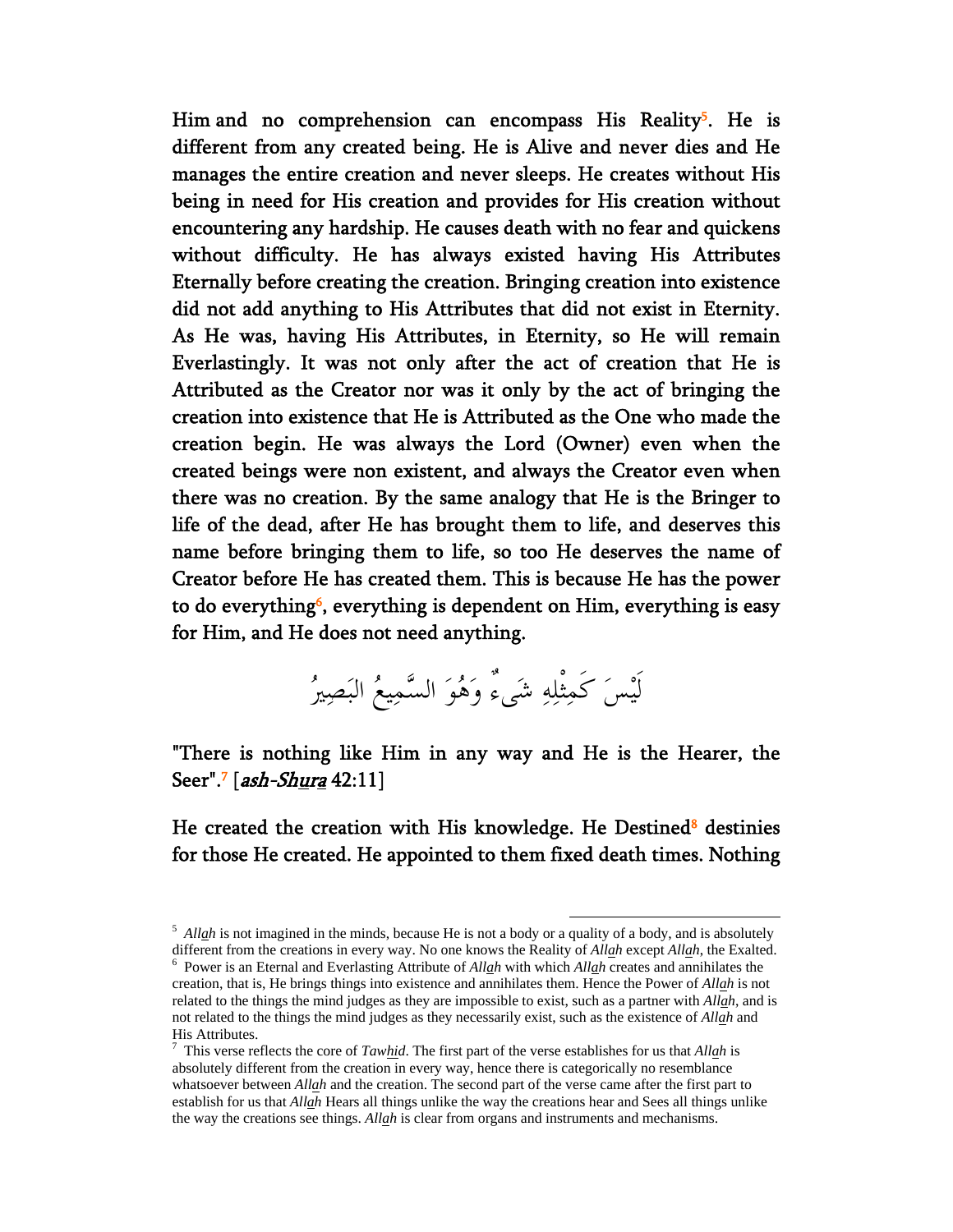about them was hidden from Him before He created them, and He knew everything that they would do before He created them. He ordered them to obey Him and forbade them to disobey Him. Everything happens according to His decree and will, and His will is accomplished. The only will that people have is what He wills for them. What He wills for them happens and what He does not will does not happen. He gives guidance to whoever He wills, and protects them from sinning, and keeps them healthy in their religion and safe from harm, out of His generosity; and He makes astray whoever He wills, and casts them down and deprives them His support, and afflicts them, out of His justice. All of them are subject to His will between either His generosity or His justice. He is exalted beyond having opposites or equals. No one can ward off His destiny<sup>9</sup> or put back His ruling or overpower the happening of the matters He willed for them to happen. We believe in all of this and are certain that all things come from Him.

### The Prophet

And we are certain that *Muhammad*, sallallahu 'alayhi wa sallam, is His chosen servant and selected Prophet and His Messenger whom He highly accepts. And that he is the Seal of the Prophets and the *Imam* of the God-fearing and the Most Honored of all the Messengers and the Beloved (highly accepted) of the Lord of all the Worlds. Every claim to prophethood after Him is falsehood and deceit. He is the one who has been sent to all the jinn and all mankind with Truth and Guidance and with Light and Illumination.

## The *Qur'an*

The *Qur'an* is the word of *Allah*. The *Qur'an* descended from Him but be certain the Speech of *Allah* is without a manner of being<sup>10</sup>. He sent

 <sup>8</sup> Destining is an Eternal and Everlasting Attribute of *Allah* with which *Allah* decrees everything in this universe the way it exists. On the other hand, the term destinies reflect the done acts that come into existence, whether good or evil.

<sup>9</sup> See footnote 8 for the explanation of destiny being the singular form of destinies.

<sup>&</sup>lt;sup>10</sup> Using the term *Qur'an* here has two applications. Firstly, The Speech of *Allah*, which is an Eternal and Everlasting Attribute of *Allah* with which *Allah* orders, prohibits, promises reward and threatens with castigation. The Speech of *Allah* is not created and is different from the creations', hence it is not a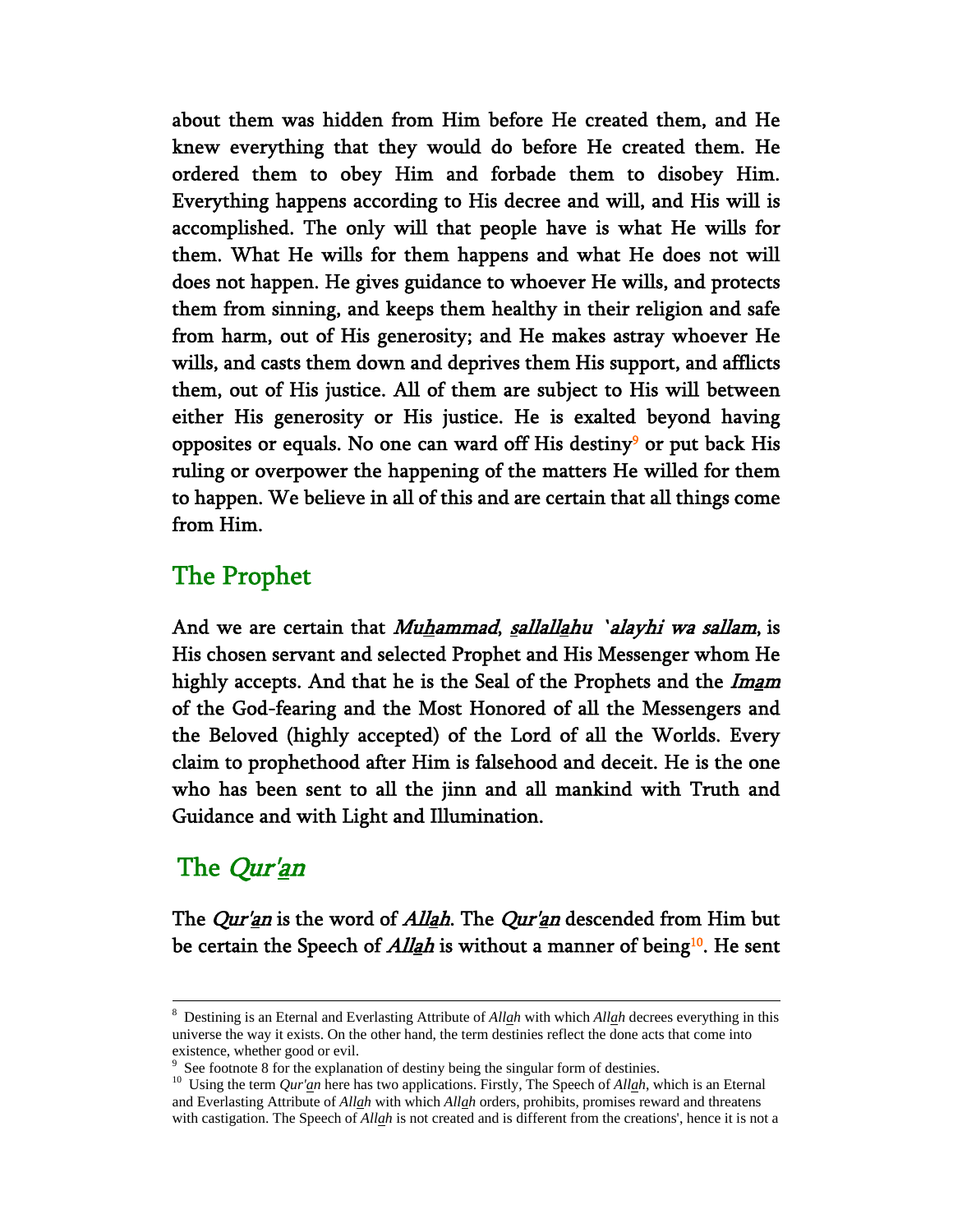it down on His Messenger as revelation. The believers accept it, as absolute truth. They are certain that it is, in truth, the word of Allah. It is not created, as is the speech of human beings. Hence, anyone who hears it and claims that it is human speech has become an unbeliever. *Allah* warns him and censures him and threatens him with Fire when He says, Exalted is He:



"I will burn him in the Fire." [al-Muddaththir 74:26]

When *Allah* threatens with the Fire those who say

إِنْ هَذَا إِلاَ قَوْلُ الْبَشَرِ

"This is just human speech." [al-Muddaththir 74:25]

We know for certain that it is the Speech of the Creator of mankind and that it is totally unlike the speech of mankind.

### Likening *Allah* to the Creation

Anyone who attributes to *Allah* attributes in any way the same as a human being has become an unbeliever. All those who grasp this will take heed and refrain from saying things such as the unbelievers say, and they will know that He, in His Attributes, is not like human beings.

#### Seeing of *Allah*

The Seeing of *Allah* by the People of Paradise (*Al-Jannah*) is true, without their vision being all-encompassing and without a manner of being<sup>11</sup>. As the Book of our Lord has expressed it:

language or a letter or a sound. Secondly, what angel *Jibril* brought down unto *Muhammad*, *sallallahu ^alayhi wa sallam*, is also called the *Qur'an*, and as such it is a language and a letter and a sound. 11 The believers in Paradise will see *Allah* without a manner of being. They will be in Paradise but

*Allah*, as always is Attributed, will be existing without a place and without a direction. There will be no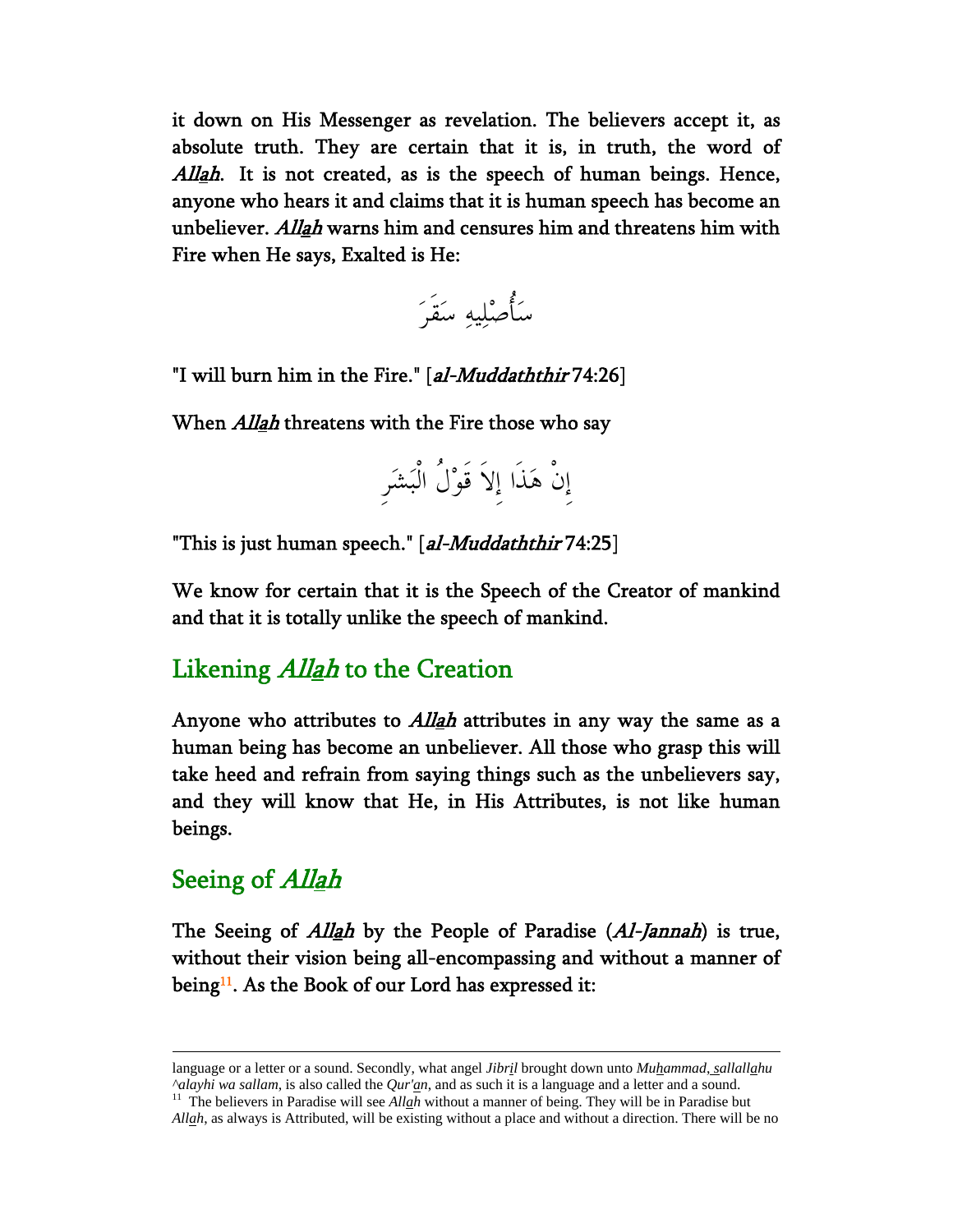

"Faces on that Day radiant, looking at their Lord". [al-Qiyamah 75:22-3]

The explanation of this is as *Allah* knows and wills. Everything that has come down to us about this from the Messenger, sallallahu 'alayhi wa sallam, in the Sahih Hadith (authentic sayings), is as he said and means what he intended<sup>12</sup>. We do not delve into that with baseless interpretation according to our own opinions or deluding ourselves by unsound inclinations. No one is safe in his religion unless he submits himself completely to *Allah*, the Exalted and Glorified and to His Messenger, sallallahu 'alayhi wa sallam, and leaves the knowledge of things that are ambiguous to the one who knows them.<sup>13</sup>

### A True Muslim

A man's Islam is not secure unless it is based on submission and surrender. Anyone who desires to know the things that are decreed as not knowable<sup>14</sup>, and does not content with surrender, will find that his desire veils him from the pure clearing of *Allah* from resemblance to the creation (*Tawhid*), clear knowledge and correct belief, and that he

distance between the believers and *Allah* and no facing. They will see Him with their everlasting eyes; unlike the creations see one another.

<sup>&</sup>lt;sup>12</sup> This is the sound methodology which the *Salaf* mostly applied. They gave the general interpretation of the *mutashabih* (linguistically could have more than one meaning but only the proper meanings apply) verses of the *Qur'an* and the *Hadiths* of the Prophet by saying we believe in these verses as per the meaning *Allah* willed and intended and we believed in the *mutashabih Hadith* as per the meaning the Prophet, *sallallahu ^alayhi wa sallam*, intended. They mostly did not give detailed interpretation because of their strength in *Tawhid* and the Arabic language that shielded them from drifting into improper meanings that constitute likening *Allah* to the creations. It was confirmed about *Imam Ahmad* that he gave detailed interpretation. However, the scholars of the *Khalaf* (the latter scholars who came after the *Salaf*) mostly gave detailed interpretations well founded and based on the *Muhkam* verses and *Hadiths* (have one meaning or the intended meaning stands out very clear) out of fear that, due to the diminishing strength that prevailed at the time of the *Salaf*, people would drift to likening *Allah* to the creation.

*Imam at-Tahawi* **is referring here to the baseless interpretation that the** *Mushabbihah* **practice in**  order to liken *Allah* to the creation or the *Mu* $\land$ *attilah* in order to negate the Attributes of *Allah*.<br><sup>13</sup> This is a clear advice for us to seek acquiring the knowledge from the reputable scholars who deliver

it according to the methodology prescribed by the Prophet, *sallallahu ^alayhi wa sallam*. <sup>14</sup> Such as the exact time of occurrence of the Day of Judgment, the reality of the soul, The Reality of

*Allah*, the knowledge of the entire unforeseen.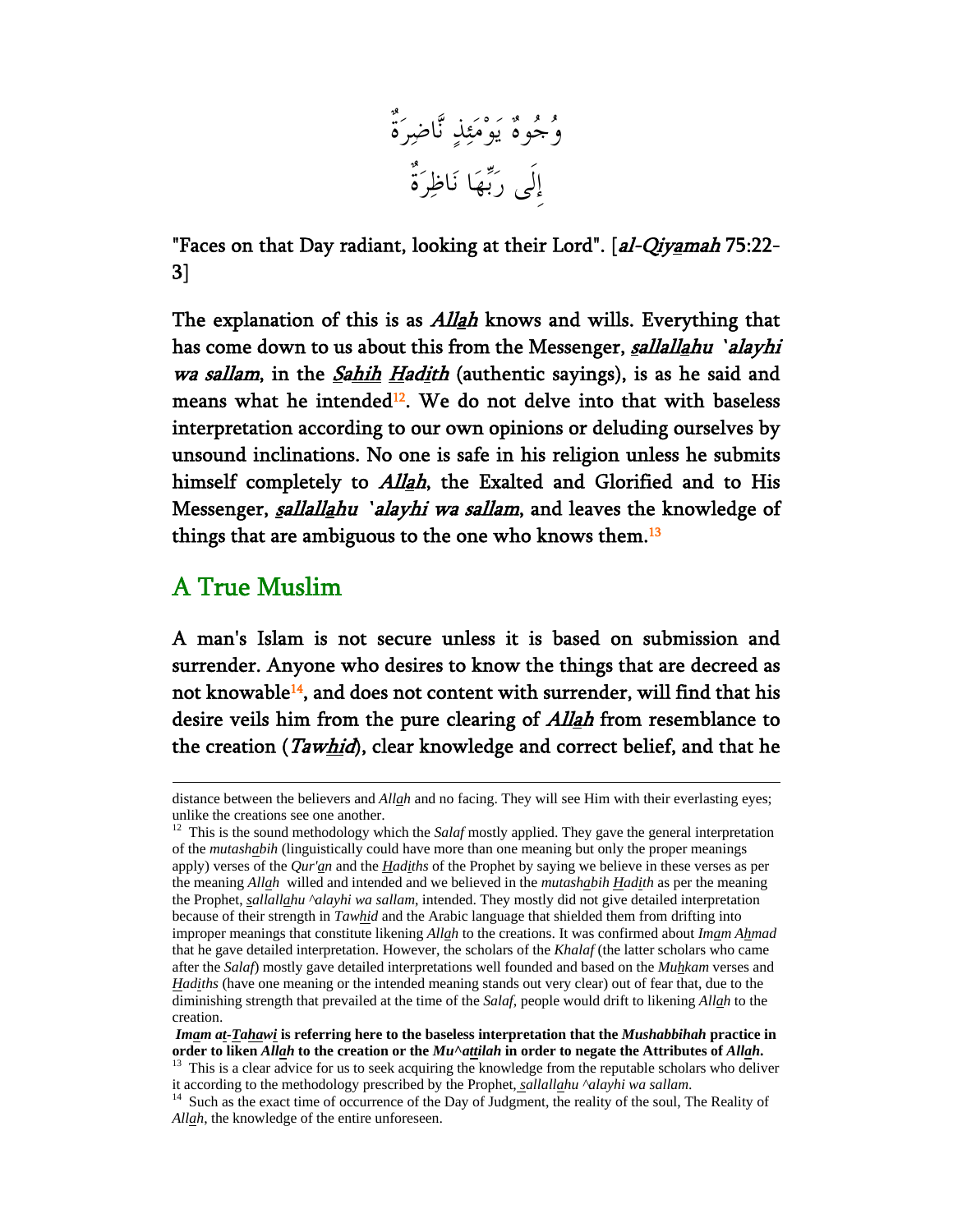wavers between disbelief and belief, confirmation and denial and acceptance and rejection. He will be subject to whisperings and will be lost and doubtful, being neither an accepting believer nor a denying rejecter. Belief of a man in the seeing of *Allah* by the people of the abode of peace (Paradise) is not correct if he imagines it in his delusions, or interprets it according to his baseless own understanding since the baseless interpretation of this seeing or, indeed, the meaning of any of the matters which are in the realm of Lordship, is by avoiding its unfounded interpretation and strictly adhering to the submission<sup>15</sup>. This is the Religion of Muslims. Anyone who does not guard himself against negating the Attributes of *Allah*, or likening Allah to the creation, has gone astray and has failed to clear Allah from non befitting attributes, because our Lord, the Glorified and the Exalted, is attributed with the Attributes of Oneness and Absolute Exclusivity and no creation is in any way like Him. He is clear from having limits, boundaries, sides, organs or limbs. Nor is He contained by the six directions as all created things are.

### Al-Mi'raj: The Ascension

Al-Mi'raj (The Ascent through the Heavens) is true. The Prophet, *sallallahu ^alayhi wa-sallam*, was taken on the night journey  $(Al-Isra)$  and ascended in his bodily form, while awake, through the heavens, to whatever heights *Allah* willed for him. *Allah* ennobled him in the way that He ennobled him and revealed to him what He revealed to him,

مَا كَذَبَ الْفُؤَادُ مَا رَأَى

"And his heart was not mistaken about what he saw" [al-Najm 53:11].

Allah blessed him and granted him peace in this world and the next.

 $15$  See footnote 12.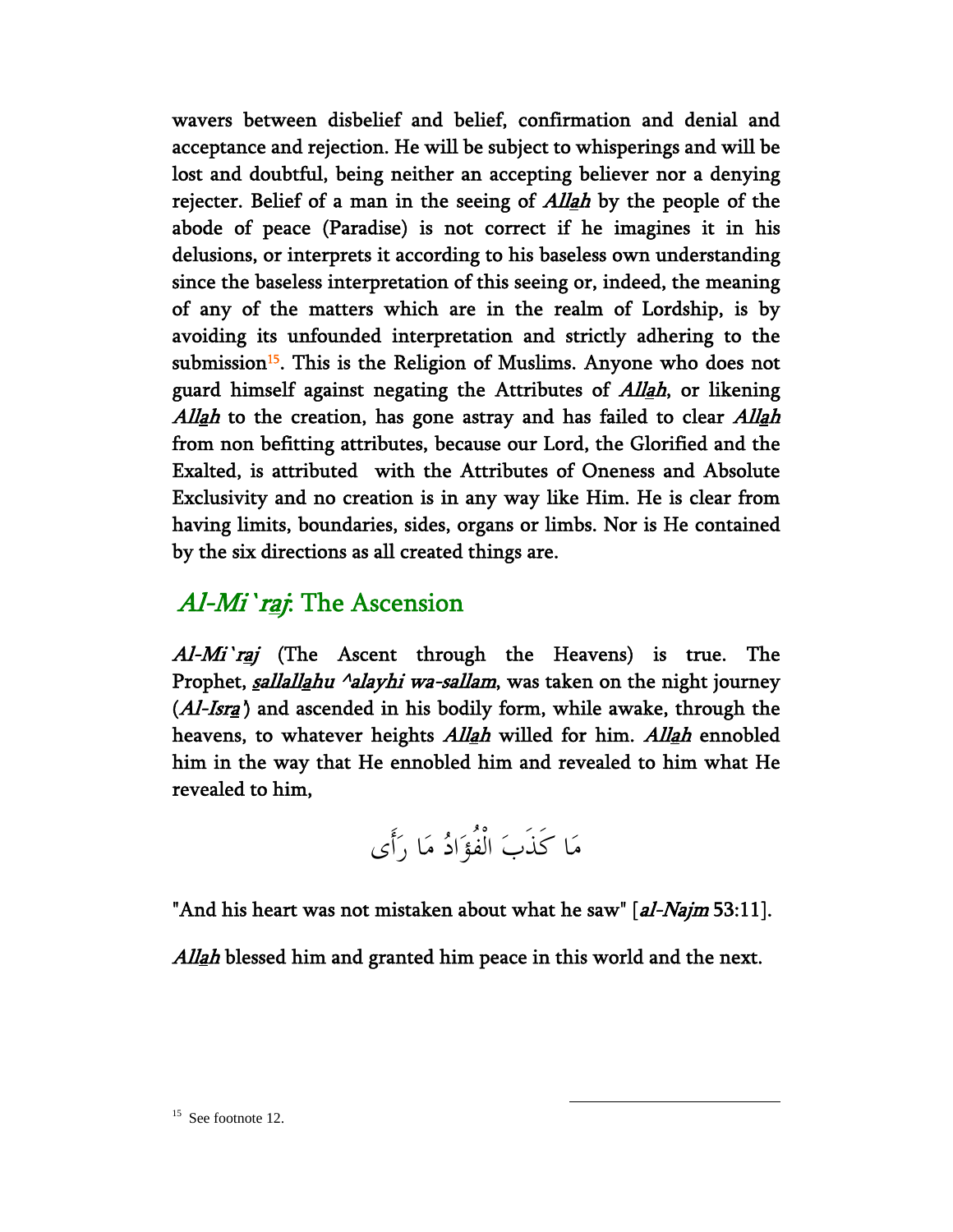## Al-Hawd: The Basin

Al-Hawd, (the Basin which Allah will grant the Prophet, sallallahu  $\triangle$ alayhi wa-sallam, as a succor to His Ummah on the Day of Judgment), is true.

## Ash-Shafa^ah: The Intercession

Ash-Shafa<sup>^</sup>ah, (the intercession of the Prophet, sallallahu <sup>^</sup>alayhi wasallam, on the Day of Judgment, which he saved for the enormous sinners of his  $Ummah$ , is true, as related in the  $Hadiths$ .

## Al-Qadar: The Destining

The covenant which *Allah* made with  $Adam$  and his offspring is true. Allah Eternally knew the exact number of those who would enter Paradise (Al-Jannah) and the exact number of those who would enter Hellfire (*Jahannam*). This number will neither be increased nor decreased. The same applies to all actions done by people, which are done exactly as *Allah* knew they would be done. Everyone is facilitated to what he was created for and it is the actions with which a man's life is sealed which defines his ending. Those who are fortunate winners in the Hereafter are fortunate by the Destining of *Allah*, and those who are deprived losers are losers by the Destining of *Allah*. The exact nature of the Destining is *Allah's* secret in His creation, and no angel near the Throne, nor Prophet sent with a message, has been given knowledge of it. Delving into it and reflecting too much about it only leads to destruction and deprivation, and results in tyranny. So be extremely careful about thinking and reflecting on this matter or letting doubts about it assail you, because *Allah* has kept knowledge of the Destining concealed from human beings, and forbidden for them to enquire about it, saying in His Book,

لاَ يُسْأَلُ عَمَّا يَفْعَلُ وَهُمْ يُسْأَلُونَ

"He is not asked about what He does but they are asked". [*al-Anbiy<u>a</u>'* 21:23]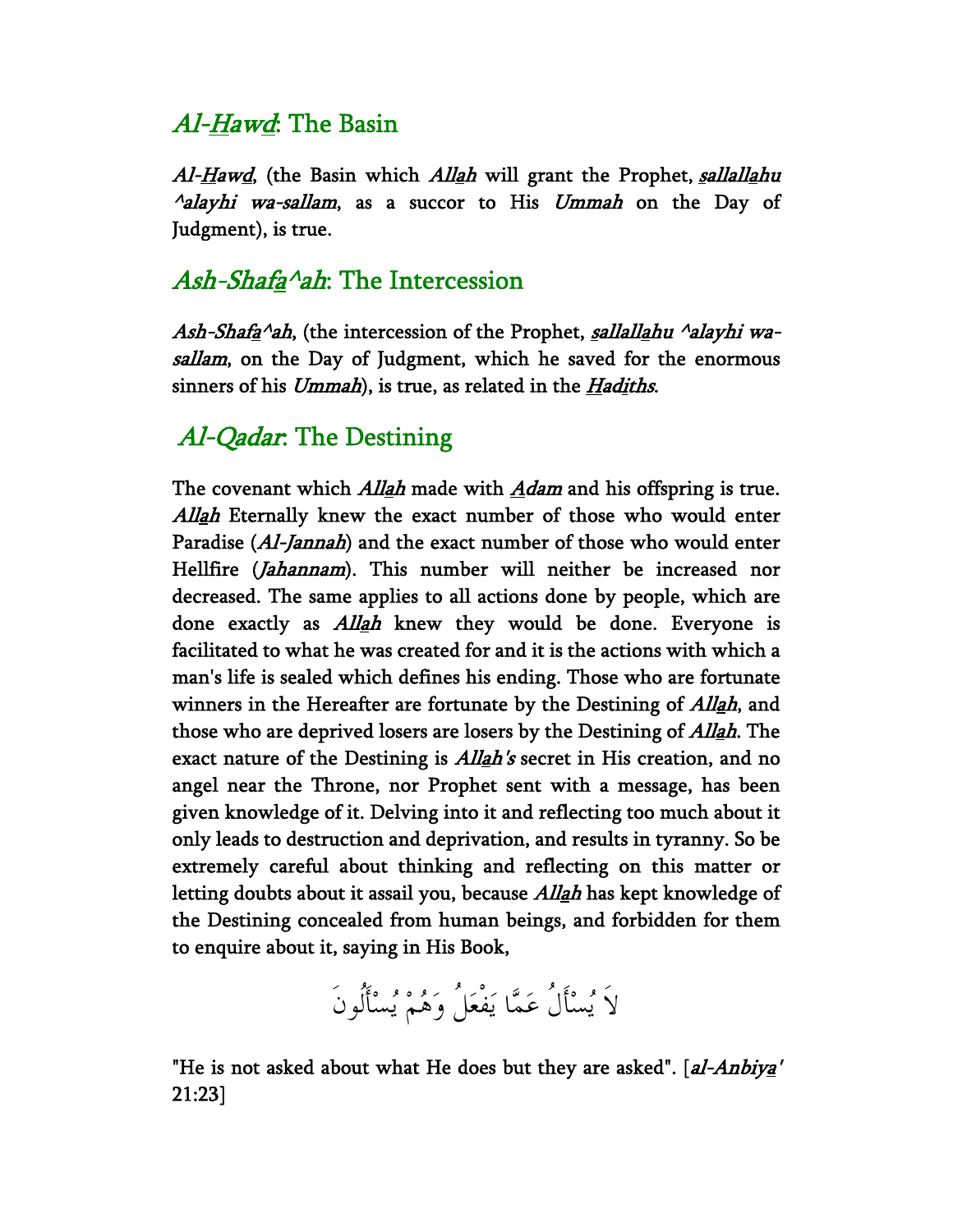So anyone who asks (in objection): "Why did *Allah* do that?" has gone against the judgment of the Book, and anyone who goes against the judgment of the Book is an unbeliever<sup>16</sup>. This in sum is what those of Allah's Waliyys (highly pious Muslims) with enlightened hearts need to know and constitutes the degree of those firmly endowed with knowledge. For there are two kinds of knowledge: knowledge which is accessible to created beings $17$ , and knowledge which is not accessible to created beings<sup>18</sup>. Denying the knowledge which is accessible is disbelief<sup>19</sup>, and claiming the knowledge which is inaccessible is disbelief<sup>20</sup>. Belief can only be firm when accessible knowledge is accepted and inaccessible knowledge is not sought after.

### Al-Lawh wal-Qalam: the Tablet and the Pen

We believe in  $al-Lawh$  (the Tablet) and  $al-Qalam$  (the Pen) and in everything written on it. Even if all created beings were to gather together to make something fail to exist, whose existence Allah had written on the Tablet, they would not be able to do so. And if all created beings were to gather together to make something exist which Allah had not written on it, they would not be able to do so. The Pen has dried having written down all that will be in existence until the Day of Judgment. Whatever has missed a person it would have never inflicted him, and whatever has inflicted a person it would have never missed him. It is necessary for the slave to know that *Allah* already knows everything that is going to happen in His creation and destined it masterfully and firmly. There is nothing that He has created in either the heavens or the earth that can contradict it, or add to it, or erase it, or change it, or decrease it, or increase it in any way. This is a fundamental aspect of belief and a necessary element of all knowledge and recognition of *Allah's* clearance of resembling the creation, and of Allah's Lordship. As Allah says in His Book:

<sup>&</sup>lt;sup>16</sup> Imam at-Tahawi is not referring here to the situations when one asks seeking the knowledge of the Religion such as, *Allah* created the Jinn and humans to order them to worship Him, and created Paradise as an abode of Bliss and reward for the believers, and created Hellfire as an Abode of torture for the unbelievers. But asking the same questions out of objection and disdain is mere blasphemy.

<sup>&</sup>lt;sup>17</sup> Such knowledge is acquired tangibly and by observation and does not require intellectual derivation or deduction.

Such as knowing the precise time of the occurrence of the Day of Judgment.

<sup>&</sup>lt;sup>19</sup> Such as the Sophists who deny the existence of the things we do see and feel and touch.

<sup>&</sup>lt;sup>20</sup> Such as claiming to know the precise time of the occurrence of the Day of Judgment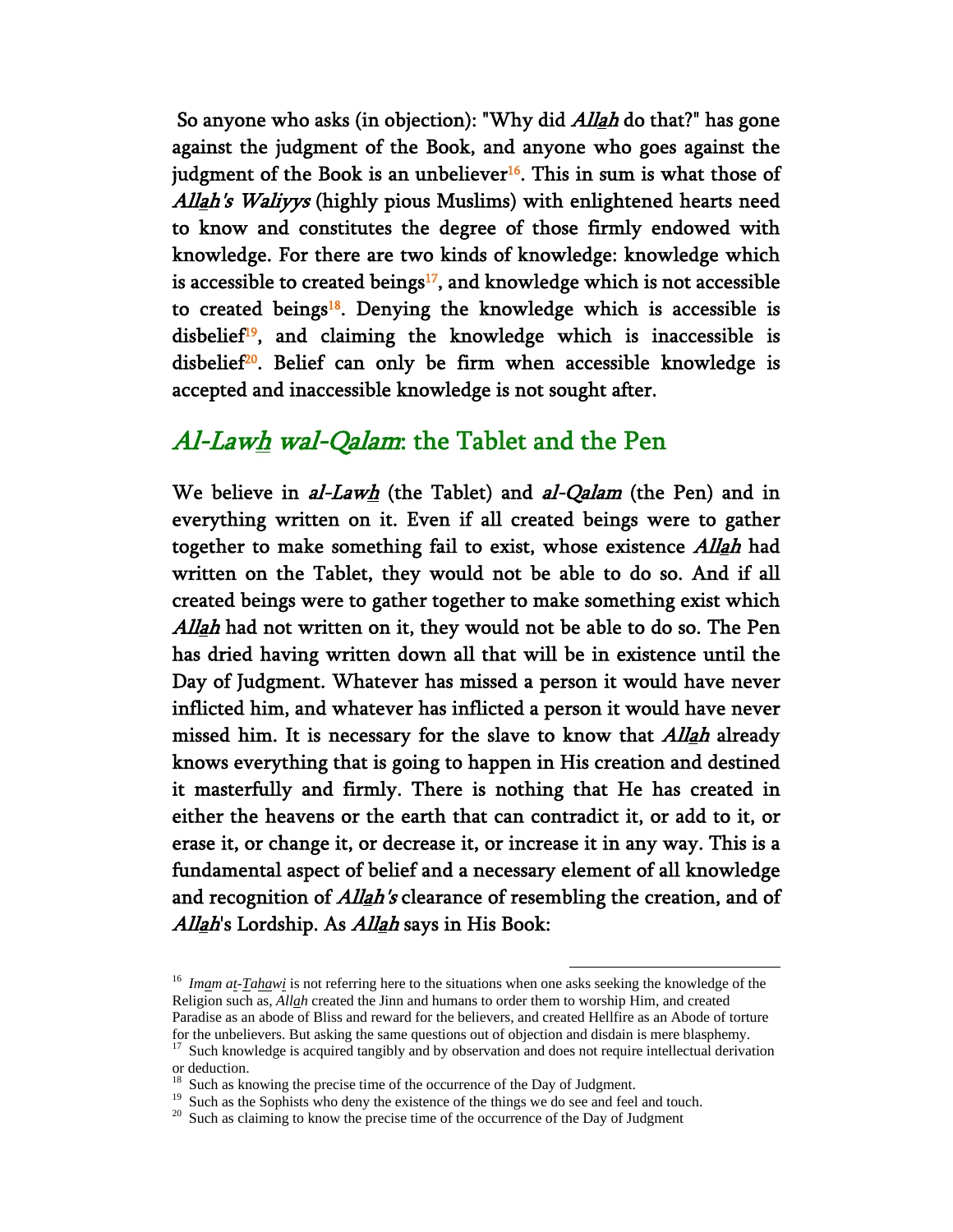وَخَلَقَ كُلَّ شَىءٍ فَقَدَّرَهُ تَقْدِيرًا

"He created everything and destined it in a detailed way." [al-Furqan 25:2]

And He also says:

وَكَانَ أَمْرُ اللَّهِ قَدَرًا مَّقْدُورًا

"What *Allah* creates is always a decreed destiny". [al-Ahzab 33:38]

So woe to anyone who displays enmity with *Allah* concerning the Destining and who, with a sick heart, starts delving into this matter $21$ . In his delusory attempt to investigate the Unforeseen, he is seeking a secret that can never be uncovered, and he ends up an evil-doer, telling nothing but lies.

# Al-<sup>^</sup>Arsh wal-Kursiyy: the Throne (Ceiling of Paradise) and the Chair

 $A1$ - $A$ rsh (the Throne)<sup>22</sup> and al-Kursi yy (the Chair)<sup>23</sup> are true. He is not in need of the Throne and what is beneath it. He encompasses with his knowledge everything and subjugates it, and what He has created is incapable of encompassing Him.

# Al-Anbiya<sup>'</sup>: the Prophets

We say with belief, acceptance and submission that *Allah* took Ibrahim as a Khalil (a special status of being vastly accepted) and that

<sup>&</sup>lt;sup>21</sup> Such as *al-Qadariyyah* who deny the Destining of *Allah*.<br><sup>22</sup> *Al-^Arsh* is the ceiling of Paradise. It is the largest creation that *Allah* created for us as an indication of His Power and to humble ourselves befo

<sup>&</sup>lt;sup>23</sup> Paradise is above the seventh sky and its ceiling is the Throne-- *Al-^Arsh*. The Chair's location from the Throne is similar to the location of the foot stool from ones bed. The Prophet, *sallallahu ^alayhi wa sallam*, described the size of the seven heavens compared to the size of the Chair*-- Al-Kursiyy* as like the size of a ring compared to the size of a vast open land. And the size of the Chair*-- Al-Kursiyy* compared to the size of the Throne *Al ^Arsh* as like the size of a ring compared to the size of a vast open land.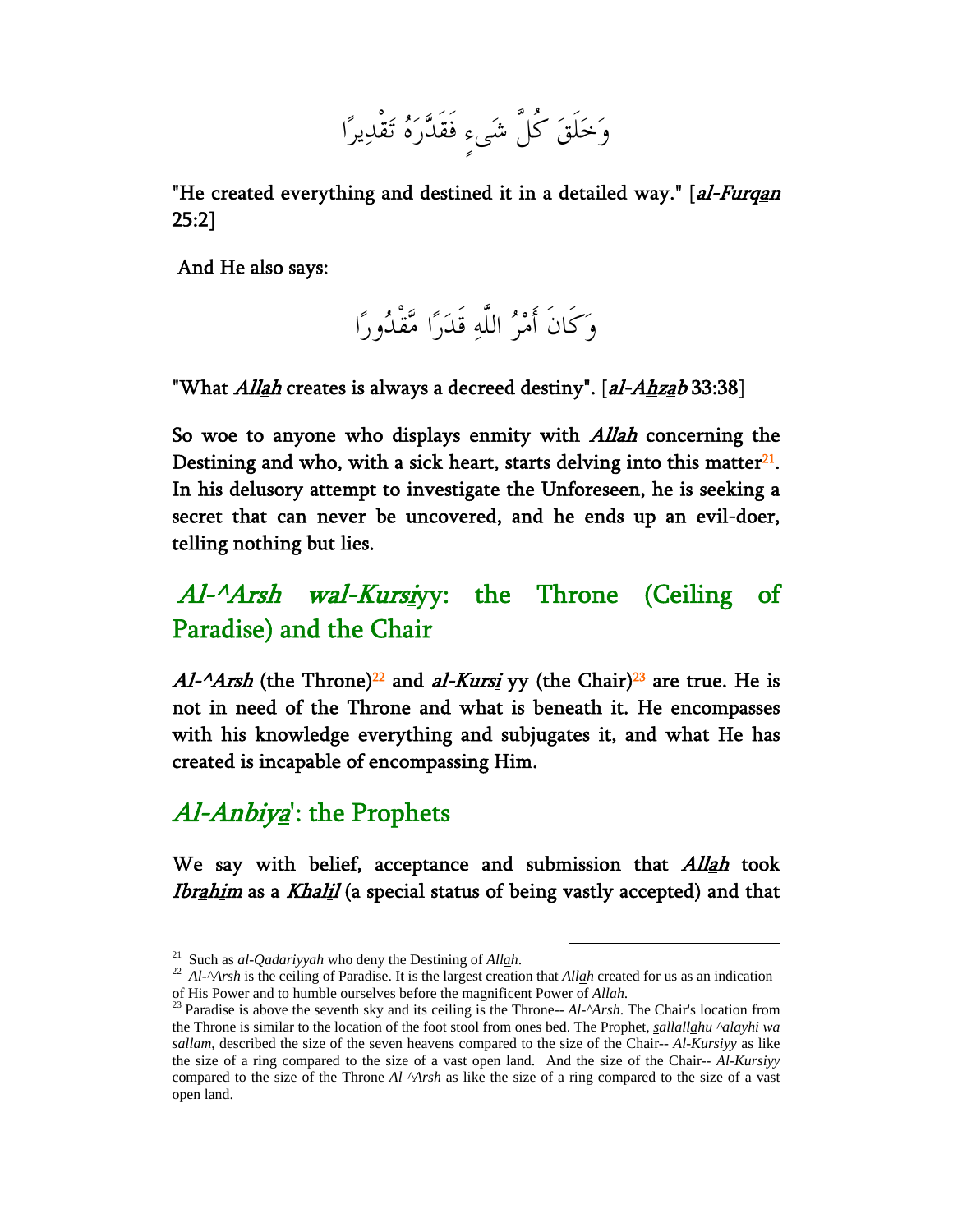He spoke directly to  $M_{1/2}$ <sup>24</sup>. We believe in the angels, and the Prophets, and the books which were revealed to the messengers, and we bear witness that they were all following the manifest Truth.

### Al-Ummah: The Nation

We call the people of our *qiblah* Muslims and believers as long as they acknowledge what the Prophet, *sallallahu ^alayhi wa-sallam*, brought, and accept as true everything that he said and told us about. We do not enter into talk about the Reality of *Allah* nor do we allow vicious debates with the believers about the religion<sup>25</sup> of *Allah*. We do not argue about the  $Qur'$ *an* and we bear witness that it is the Speech of the Lord of all the Worlds. The Trustworthy Soul (*Jibril*) came down with it and taught it to the most honored of all the Messengers, Muhammad, sallallahu `alayhi wa sallam. It is the Speech of Allah and no speech of any created being is comparable to it. We do not say that it was created and we do not go against the *Jama* $\alpha$ *ah* of the Muslims regarding it.

We do not consider any of the people of our *qiblah* to he unbelievers because of any sin they have done, as long as they do not consider that sin to have been lawful.

Nor do we say that the sin of a man, as long as he is a believer, does not have a harmful effect on him. We hope that *Allah* will pardon the people of right action among the believers and grant them entrance into Paradise through His Mercy, but we cannot be certain of what they conceal genuinely, and thus we cannot bear witness that they will be in Paradise. We ask forgiveness for the people of wrong action among the Believers and, although we are afraid for them, we do not hold them in despair of the Mercy of *Allah*. Certainty<sup>26</sup> and despair<sup>27</sup> of the Mercy of *Allah* both remove one from the religion, but the path of truth for the people of the *qiblah* lies between the two (a person must fear and be conscious of *Allah's* reckoning as well as be hopeful

 <sup>24</sup> *Allah* spoke to *Musa* with His Eternal and Everlasting Speech and *Musa* heard it without it being a sound, or a letter or a language.

<sup>&</sup>lt;sup>25</sup> We do not say matters about the Religion causing the believers to stray and blaspheme through making them confused and doubtful about the religion.

<sup>&</sup>lt;sup>26</sup> For one to believe that *Allah* will not torture him for his sins. <sup>27</sup> For one to believe that *Allah* will not forgive his sins.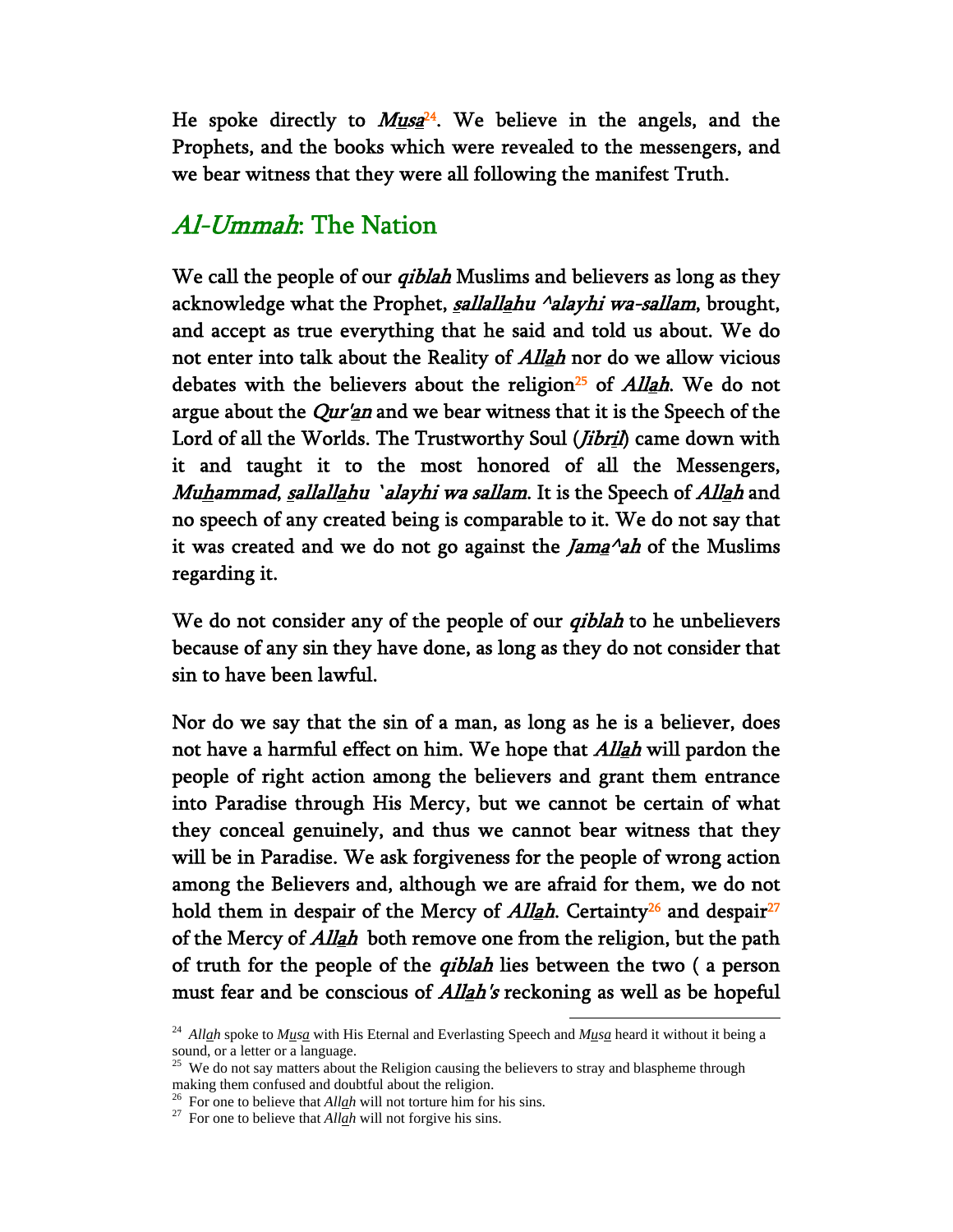of *Allah's* Mercy). A person does not step out of belief except by denouncing what brought him into it. Belief consists of affirmation by the tongue and acceptance by the heart. And the whole of what is Sahih (authentic) from the Prophet, sallallahu <sup>A</sup>alayhi wa-sallam, regarding the laws of the Religion and its interpretation is true. Belief is, at base, the same for everyone<sup>28</sup>, but the superiority of some over others in it is due to their piety and fear of *Allah*, their opposition to their desires, and their choosing what is more acceptable to *Allah*. All the complete believers are *Waliyys* of *Allah* and the noblest of them in the sight of *Allah* are those who are the most obedient and who most closely follow the *Qur'an*. Belief consists of belief in *Allah*. His Angels, His Books, His Messengers, the Last Day, and belief that the destiny<sup>29</sup> both the good of it and the evil of it, the sweet of it and the bitter or it - is all from *Allah*. We believe in all these things. We do not make any distinction between any of the Messengers, we accept as true what all of them brought. Those of the Ummah of Muhammad, sallallahu  $\alpha$ alayhi wa-sallam, who have committed enormous sins will not be in the Fire forever, provided they die and submit before *Allah* as believers affirming His Oneness even if they have not repented. They are subject to His Will and Judgment. If He Wills, He will forgive them and pardon them out of His generosity, as is mentioned in the Qur'an when He says:

وَيَغْفِرُ مَا دُونَ ذَلِكَ لِمَن يَشَاء

"And He forgives anything less than that  $(shirk<sup>30</sup>)$  to whoever He wills"  $(an-Nisq'4:116]$ 

 And if He Wills, He will punish them in the Fire out of His justice and then bring them out of the Fire through His mercy, and for the intercession of those who were obedient to Him, and send them to

 $28$  The basic belief that must be established for one to be a believer is that no one deserves to be worshipped except *Allah* and that *Muhammad* is His Messenger while clearing *Allah* from being similar or equal to the creations, and without denying any of the fundamentals of believing in the Angels, Books, Messengers of *Allah*, the Day of judgment and destiny both good and evil. This fundamental belief does not increase or decrease.

See footnote 8

<sup>&</sup>lt;sup>30</sup> And all other forms and kinds of blasphemy *Allah* does not forgive if one dies without repentance by re-embracing Islam.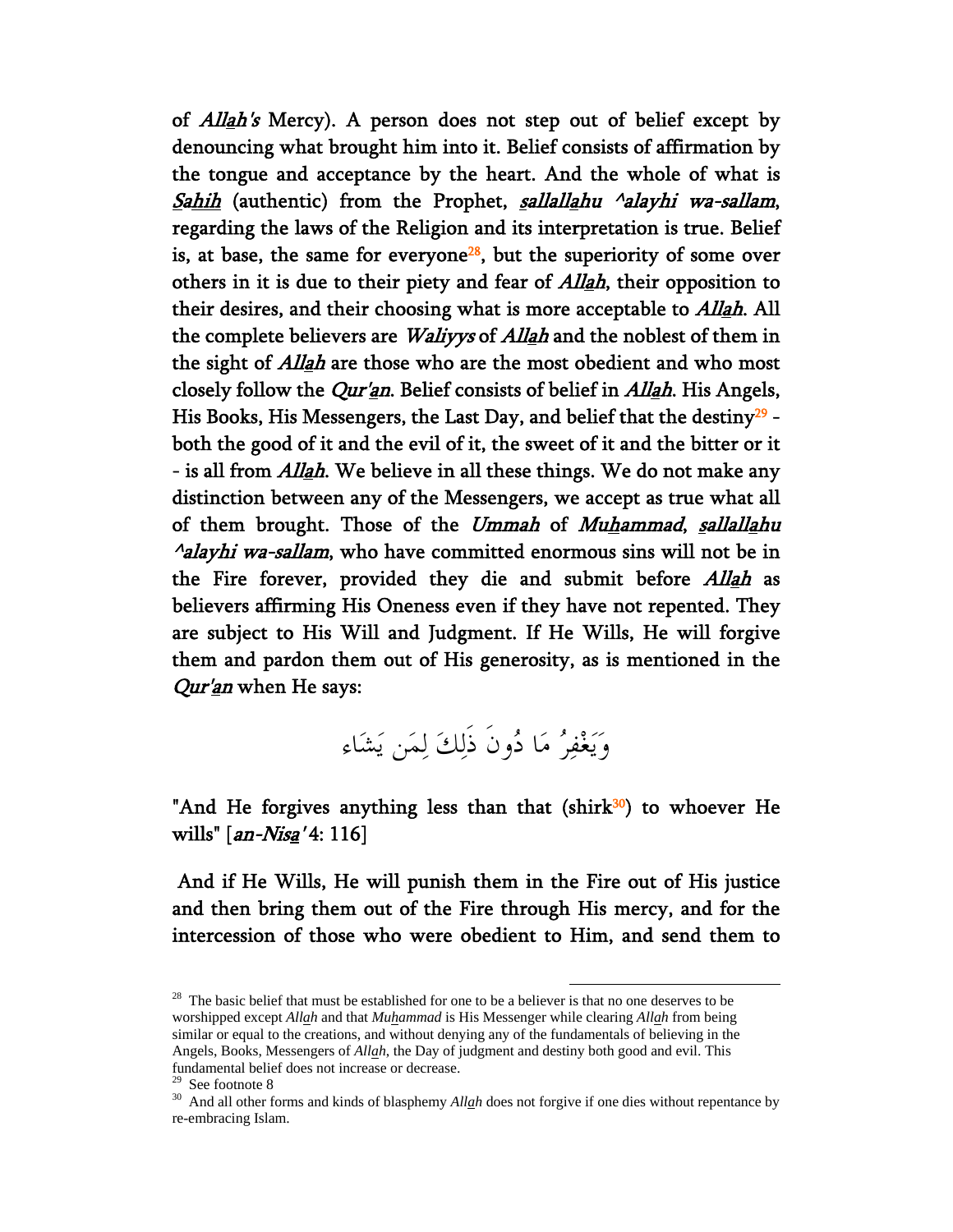Paradise. This is because *Allah* is the Protector of those who properly know Him and will not treat them in the Next World in the same way as He treats those who deny Him and who are bereft of His guidance and have failed to obtain His protection.

O Allah, You are the Protector of Islam and its people; make us firm in Islam so that we submit before You while engaged in it. We agree with doing the prayer behind any of the people of the *qiblah* whether right-acting or wrong-acting, and doing the funeral prayer over any of them when they die. We do not say that any of them will categorically go to either Paradise or the Fire, and we do not accuse any of them of kufr (disbelief), shirk (associating partners with Allah), or nifaq (hypocrisy), as long as they have not openly demonstrated any of those things. We leave their secrets to *Allah*. We do not agree with killing any of the Ummah of Muhammad, sallallahu <sup>^</sup>alayhi wa-sallam, unless death penalty is their due punishment under the Law<sup>31</sup>. We do not recognize rebellion against our *Imam* or those in charge of our affairs even if they are unjust, nor do we wish evil on them, nor do we withdraw from following them. We hold that obedience to them is part of obedience to *Allah*, the Glorified, and therefore obligatory as long as they do not order to commit sins. We pray for their right guidance and pardon from their wrongs. We follow the Sunnah of the Prophet and the  $\text{Jama}^{\wedge}$ ah of the Muslims, and avoid deviation, differences and divisions. We love the people of justice and trustworthiness, and hate the people of injustice and treachery. When our knowledge about something is unclear, we say: "Allah knows best". We agree with wet wiping over the foot gear (khuff) whether on a journey or in dwelling places, just as has come in the religious reports. Pilgrimage  $(Haj)$  and struggle under the leadership of those in charge of the Muslims, whether they are right or wrong-acting, are continuing obligations until the Last Hour comes. Nothing can annul or controvert them.

<sup>&</sup>lt;sup>31</sup> Such as when one unlawfully kills another soul, intentionally and by mistake, the judge or the ruler will give him a death sentence unless a settlement is arrived at, with certain conditions that can lead to a pardon.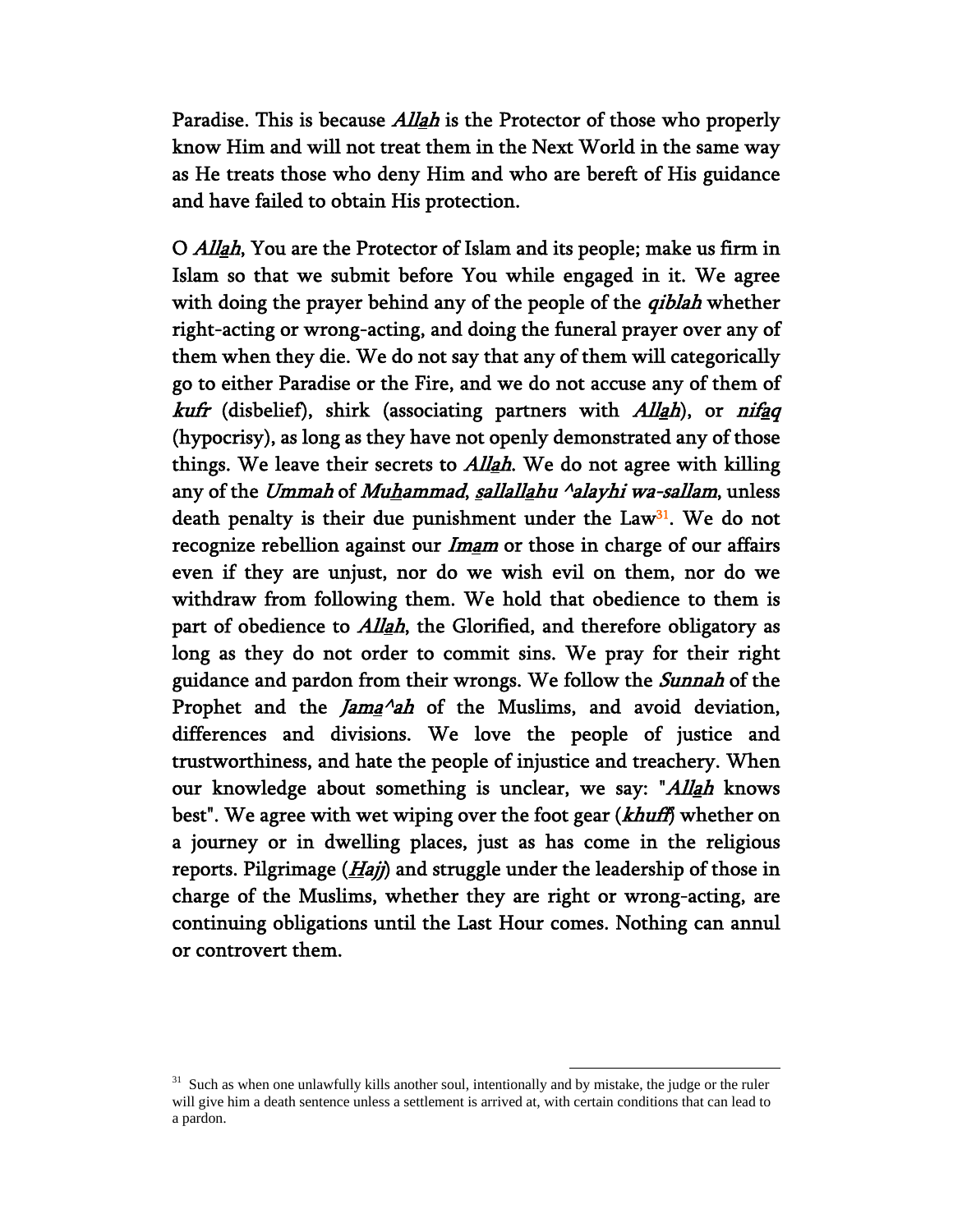### Al-Akhirah: The World to Come

We believe in the *Kiraman Katibin* (the noble angels) who write down our actions for *Allah* has appointed them over us as protectors. We believe in the Angel of Death who is charged with taking the souls of all the worlds. We believe in the punishment in the grave for those who deserve it, and in the questioning in the grave by *Munkar* and Nakir about one's Lord, one's religion and one's prophet, as has come down in the religious reports from the Messenger of *Allah*, *sallallahu*  $\Lambda$ alayhi wa-sallam, and in reports from the Companions, may Allah accept the deeds of them all. The grave is either one of the meadows of Paradise or one of the pits of the Fire. We believe in being brought back to life after death and in being recompensed for our actions on the Day of Judgment, and  $aI^{-1}Ard$ , having been shown them and  $aI^{-1}$ Hisab, brought to account for them, and *Qira'at al-Kitab*, reading the book, and the reward or punishments and in as-Sirat (the Bridge) and al-Mizan (the Balance). Paradise and Hellfire are now created things that never come to an end and we believe that *Allah* created them before the rest of creation and then created people to inhabit each of them. Whoever He wills goes to Paradise out of His Bounty and whoever He wills goes to Hellfire through His Justice. Everybody acts in accordance with what is destined for him and goes towards what he has been created for. Good and evil have both been decreed for people. The capability at the time of performing a deed such as *at-Tawfiq* (the enabling of one, by  $Allah$ , to do acts of obedience and have a good ending) cannot be ascribed to a created being, rather it is integral with action and is created by *Allah* at the time of encountering the deed. Whereas the capability of an action in terms of having the necessary health, and ability, being in a position to act and having the necessary means, exists in a person before the action. It is this type of capability which is the object of accountability. Allah the Exalted says:

لاَ يُكَلِّفُ اللّهُ نَفْسًا إِلاَّ وُسْعَهَا

"Allah does not charge a person except according to his ability." [al-Baqarah 2: 286]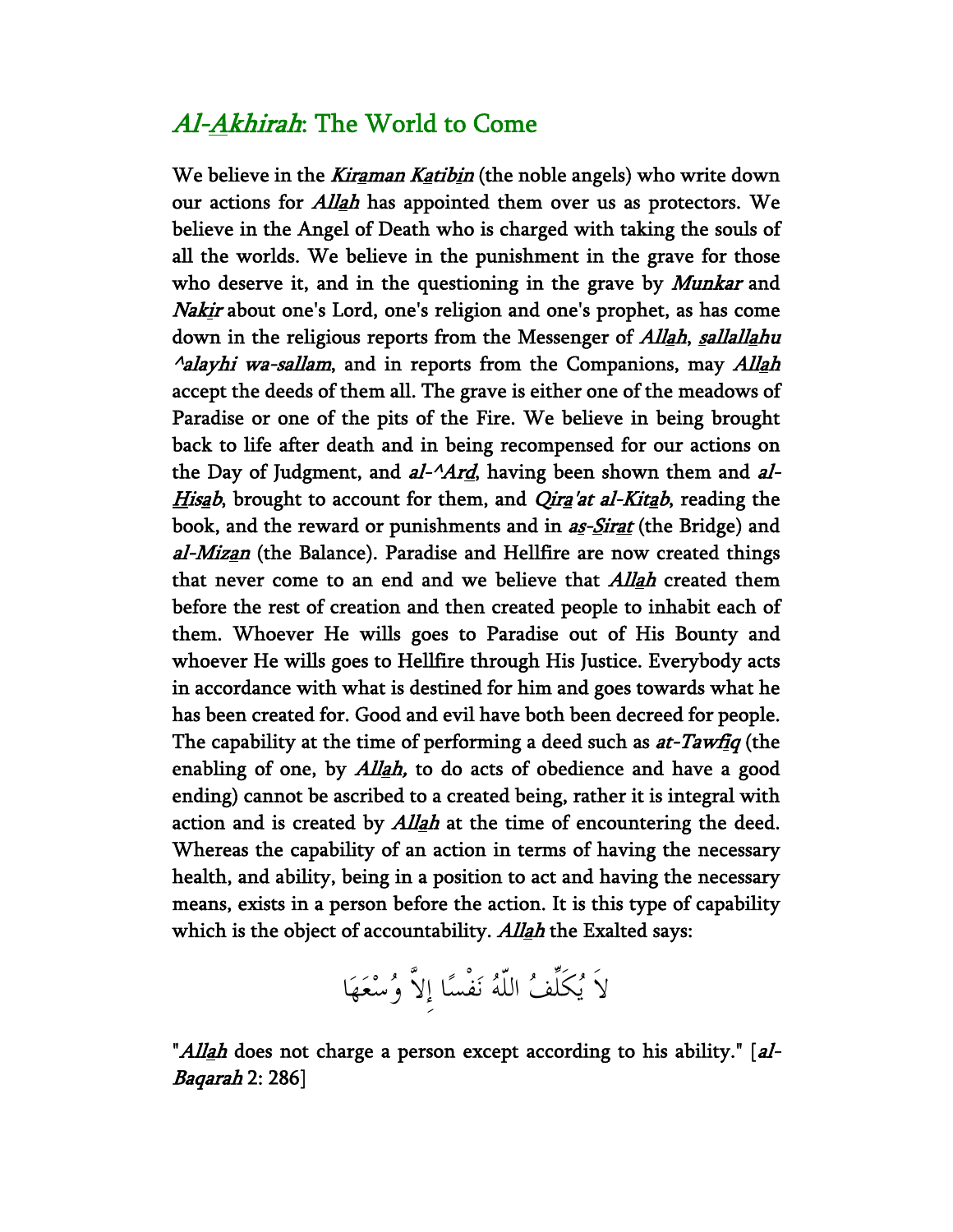People's actions are created by *Allah* but acquired by people. *Allah*, the Exalted, has only charged people with what they are able to do and others may only require of them to do what *Allah* has charged them to do. This is the explanation of the phrase: "There is no protection against sinning and no strength to perform obedience except by *Allah*." We add to this that there is no evasion or way by which anyone can avoid or escape disobedience to *Allah* except with Allah's protection; nor does anyone have the strength to perform obedience to *Allah* into practice and remain firm in it, except if *Allah* enables them to do so. Everything happens according to *Allah's* Will, Knowledge, Destining and Decree. His Will overpowers all other wills and His Decree overpowers all stratagems<sup>32</sup>. He does whatever He wills and He is never unjust. He is exalted and clear from any evil or perdition and He is perfect and clear of any fault or flaw.

لاَ يُسْأَلُ عَمَّا يَفْعَلُ وَهُمْ يُسْأَلُونَ

"He will not be asked about what He does but they will be asked." [Al-Anbiy<u>a</u>' 21: 23]

There is benefit for dead people in the supplication and alms-giving of the living. Allah responds to people's supplications and fulfills their needs. Allah has absolute control over everything and nothing has any control over Him. Nothing can be independent of *Allah* even for the blinking of an eye, and whoever considers himself independent of Allah for the blinking of an eye is guilty of unbelief and becomes one of the people of perdition. Allah's  $G$ hadab<sup>33</sup>(severe unacceptance by All<u>a</u>h) and Ri<u>da <sup>34</sup>(genuine acceptance by Alla</u>h) are not similar to any creature.

### As-Sahabah: The Companions

We love the Companions of the Messenger of *Allah* but we do not exceed the proper bounds in our love for any one individual among them nor do we disown any one of them. We hate anyone who hates

<sup>&</sup>lt;sup>32</sup> Attempts and maneuvers and tricks that people attempt to do.

<sup>&</sup>lt;sup>33</sup> An Attribute of *Allah* pertaining to His Attributes of Justice and Punishment <sup>34</sup> An Attribute of *Allah* pertaining to His Attributes of Generosity and Mercy.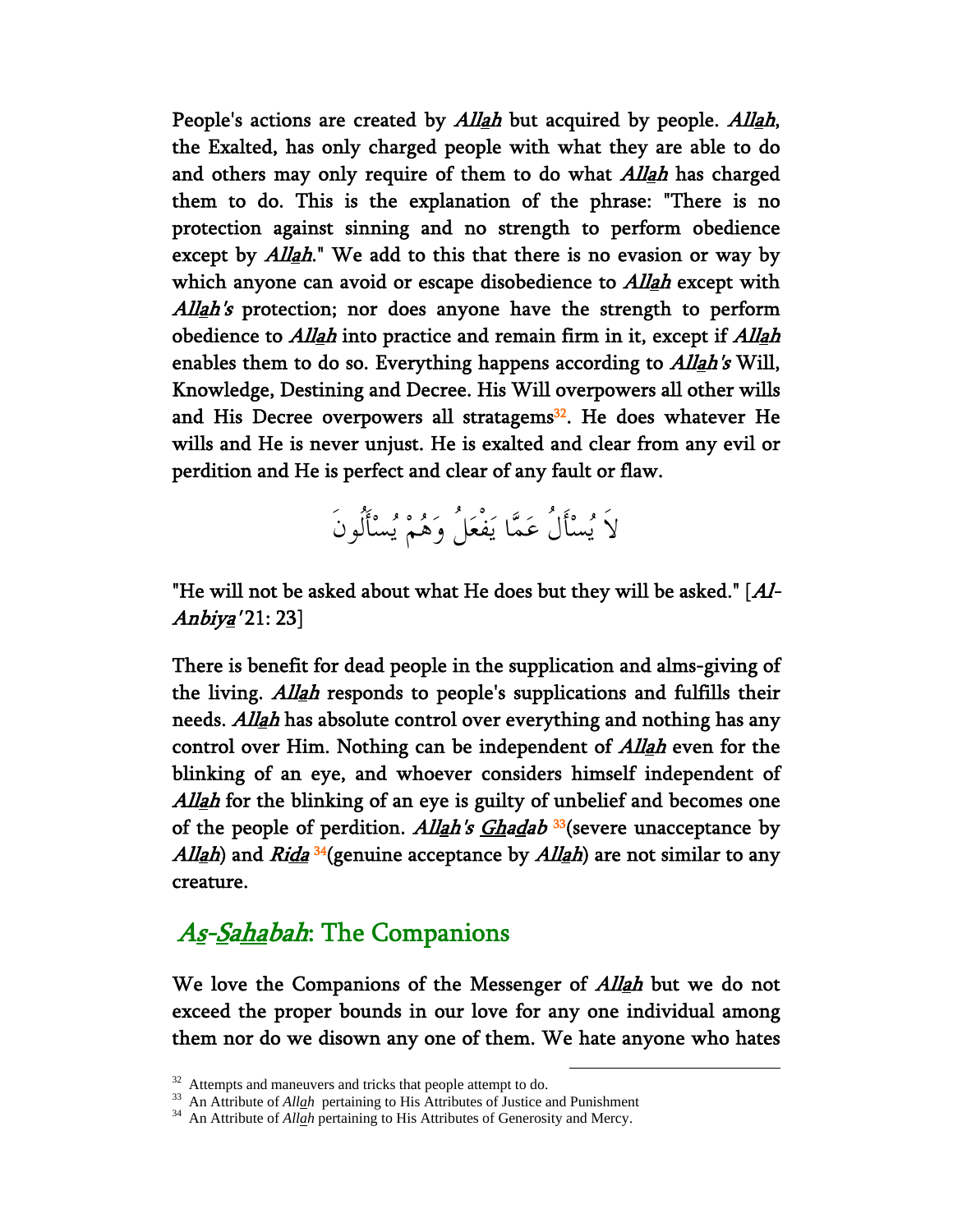them or does not speak well of them and we only speak well of them<sup>35</sup>. Love of them is a part of Islam, part of belief and part of excellent behavior, while hatred of them is unbelief, hypocrisy and rebelliousness. We confirm that, after the death of the Messenger of Allah, sallallahu  $\Delta$ alayhi wa-sallam, the caliphate went first to  $Abu$ Bakr  $As-Siddiq$ , may Allah accept his deeds, thus proving his excellence and superiority over the rest of the Muslims; then to  $\Delta U$ mar *ibn Al-Khattab*, may *Allah* accept his deeds; then to  $\Lambda$ Uthman, may Allah accept his deeds; and then to  $^A$ Ali ibn Abi Talib, may Allah accept his deeds. These are the Rightly-Guided Caliphs (al-Khulafa' ar-*Rashidun*) and upright leaders. We bear witness that the ten that were named by the Messenger of Allah, sallallahu  $\alpha$ alayhi wa-sallam, and who were given the good tidings of Paradise by him, will be in Paradise, as the Messenger of *Allah, sallallahu*  $\Delta$ *alayhi wa-sallam*, whose word is truth, bore witness that they would be. The ten are: Abu Bakr, ^Umar, ^Uthman, ^Ali, Talhah, Zubayr, Sa^d, Sa^id,  $^{\wedge}$ Abdur-Rahman ibn  $^{\wedge}$ Awf and Abu  $^{\wedge}$ Ubaydah ibn Al-Jarrah whose title was the trustee of this Ummah, may Allah accept the deeds of all of them. Anyone who speaks well of the Companions of the Messenger of *Allah, sallallahu*  $\Delta$ *alayhi wa-sallam*, and his wives and offspring, who are all pure and untainted by any impurity, is free from the accusation of hypocrisy.

## $A$ l- $\Delta$ Ulama' wa-l- $A$ wliya': Scholars and Waliyys

The learned men of the first *Salaf*-community and those who followed in their footsteps - the people of virtue, the narrators of the religious texts, the jurists and analysts- they must only be spoken about in the best way and anyone who says anything bad about them is not on the right path. We do not prefer any of the *Waliyys* among the *Ummah* over any of the Prophets but rather we say that any one of the Prophets is better than all the *Waliyys* put together. We believe in what we know of Karamas, the marvels of the Waliyys and in authentic stories about them from trustworthy sources. We believe in

<sup>&</sup>lt;sup>35</sup> *Imam at-Tahawi* is referring to not speak ill of them and is not referring to passing judgments on some deeds, which were done by some, which the religion judges as prohibited. The Prophet, *sallallahu ^alayhi wa sallam*, already spoke of some who died in battle and had misappropriated the spoils and that they will be tortured in Fire.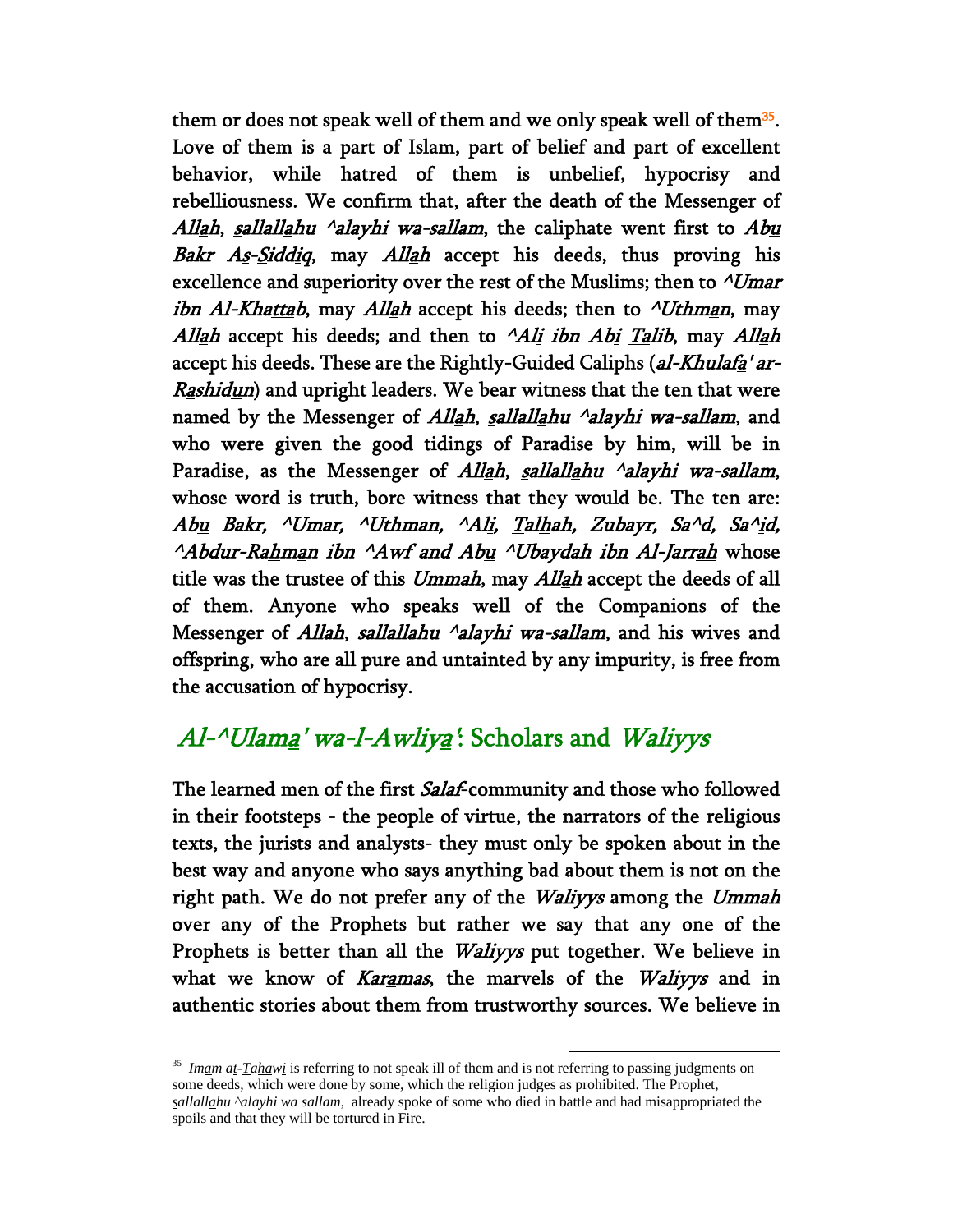the signs of the Hour such as the appearance of the *Dajjal* and the descent of *<sup>^</sup>Isa ibn Maryam*, peace be upon him, from heaven and we believe in the rising of the sun from where it sets and in the emergence of the Beast from the earth. We do not accept as true what soothsayers and fortune-tellers say, nor do we accept the claims of those who affirm anything which goes against the Book, the *Sunnah* and the consensus of the Muslim Ummah.

#### Islamic Unity

We agree that holding together is the true and right path and that separation is deviation and torment. There is a single Religion acceptable to *Allah* in the heavens and the earth and that is the Religion of Islam. Allah says:



"Surely the acceptable Religion in the sight of  $Allah$  is Islam". [ $\Delta l$ ] `*Imr<u>a</u>n* 3:19]

And He also says:

وَرَضِيتُ لَكُمُ الإِسْلاَمَ دِينًا

"I have accepted Islam for you as a Religion".  $[Al-Ma'idah 5:3]$ 

Islam lies between exceeding the proper bounds and falling short, between Tashbih (likening of Allah's Attributes to that of the creation), and  $Ta^{\lambda}$ til (denying Allah's Attributes), between Fatalism and refusing Decree as proceeding from *Allah* and between certainty (without being conscious and hopeful of  $Allah's$  reckoning) and despair (of *Allah's* Mercy).

This is our religion and it is what we believe in, both inwardly and outwardly, and we renounce any connection, before *Allah*, with anyone who goes against what we have said and made clear.